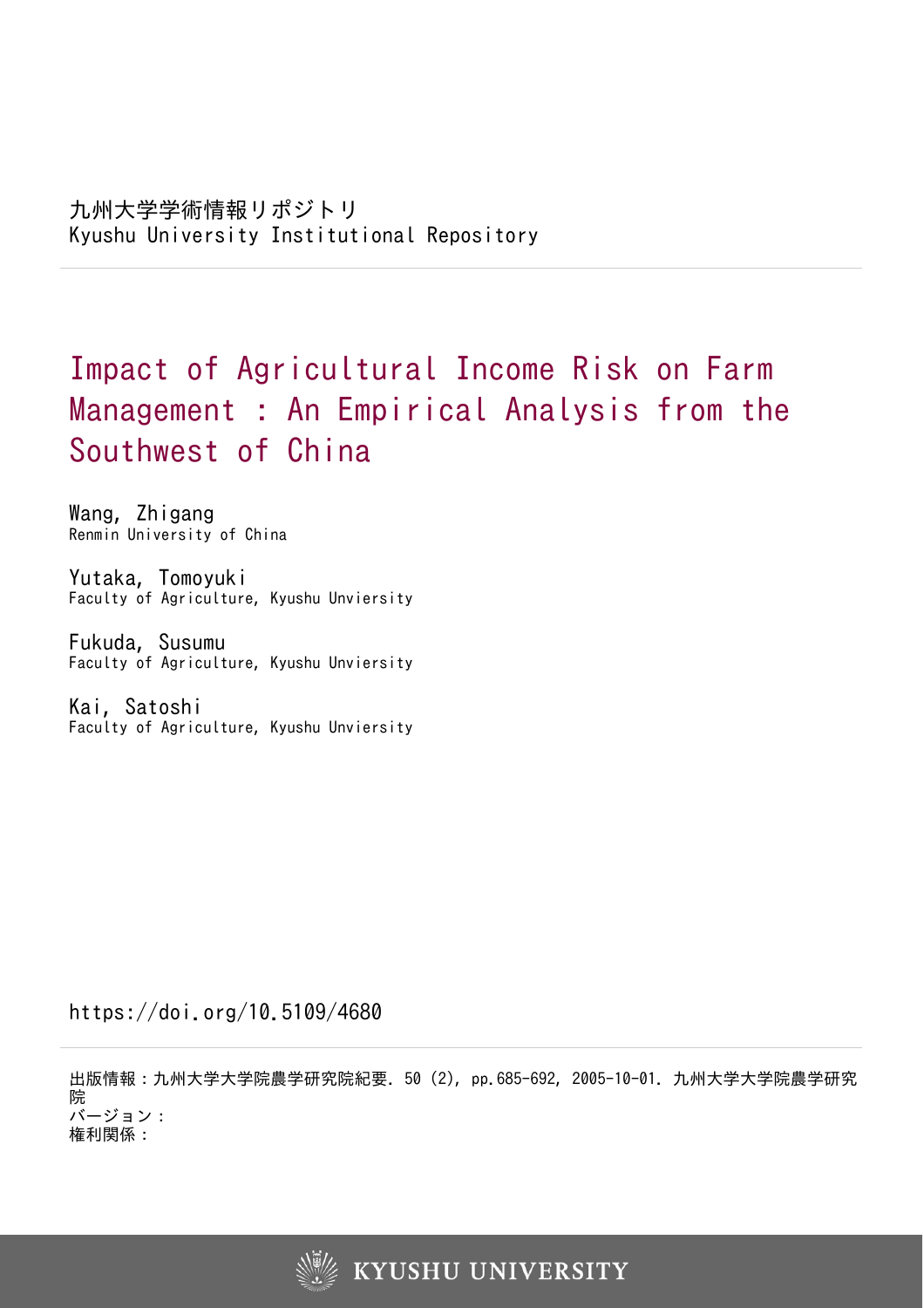# Impact of Agricultural Income Risk on Farm Management: An Empirical Analysis from the Southwest of China

## Zhigang WANG<sup>1</sup>, Tomoyuki YUTAKA, Susumu FUKUDA and Satoshi KAI\*

Laboratory of Agricultural Marketing, Division of Industrial Organization of Agribusiness, Department of Agricultural and Resource Economics, Kyushu University, Fukuoka 812-8581 , Japan  $(Received June 30, 2005 and accepted July 26, 2005)$ 

This paper is to estimate the risk level of agricultural income for each household, to analyze the impact of socioeconomic variables on the households' attitudes towards the risk level, and to explain the conditions of the new-technology adoption with the variables including risks, especially pointing out the impact of the risk level on adoption of new-technology on the use of fertilizer.

According to the above analysis, we found that the agricultural income risk had no evident influence on the new-technology adoption and the use of fertilizer for each household, which suggested that the households in china were risk-neutral, and under the disaster level income of World Bank standard, the income risk for each peasant household nearly presents normality distribution; while under the Chinese National standard, it is prone to low-level risk. In summary, we could not find the conclusion that risk had significant impact on households' management.

#### INTRODUCTION

Since the failure of the industrialization strategy emerged in the 1980s, many development economists began to rethink the price of the strategy—the sacrifice of agriculture, and reached a new realization of the importance of agriculture. With microeconomics was suggested as the basis of macroeconomics, more and more development economists focused their research on the individual behavior in developing countries (Wenping Peng, 2002). Compared to developed countries, the number of farmers in developing countries is much larger, which has been hampering economic development. Therefore, the farrners, especially the farmers' behavior, are becoming a hotspot of economic development study.

Roumasset (1976) concluded that farmers were risk-aVersion, their behavior followed the safety first rules of thumb and Ellis (1998) described the farmers' behavior under the 'safety-first' principle. What is the attitude of fanners on risk in China? Are they the traditional risk-aversion or will they diversify under different circumstances, such as socioeconomic factors and income levels?

In this paper, we manage to develop a model to test the risk attitudes of Chinese peasant households. The structure of this paper is as follows: in the second section, we

 $\sim$ 

\* Corresponding author (E-mail: satokai@agr.kyushu-u.ac.jp)

<sup>&</sup>lt;sup>1</sup> School of Agricultural Economics and Rural Development, Renmin University of China, China.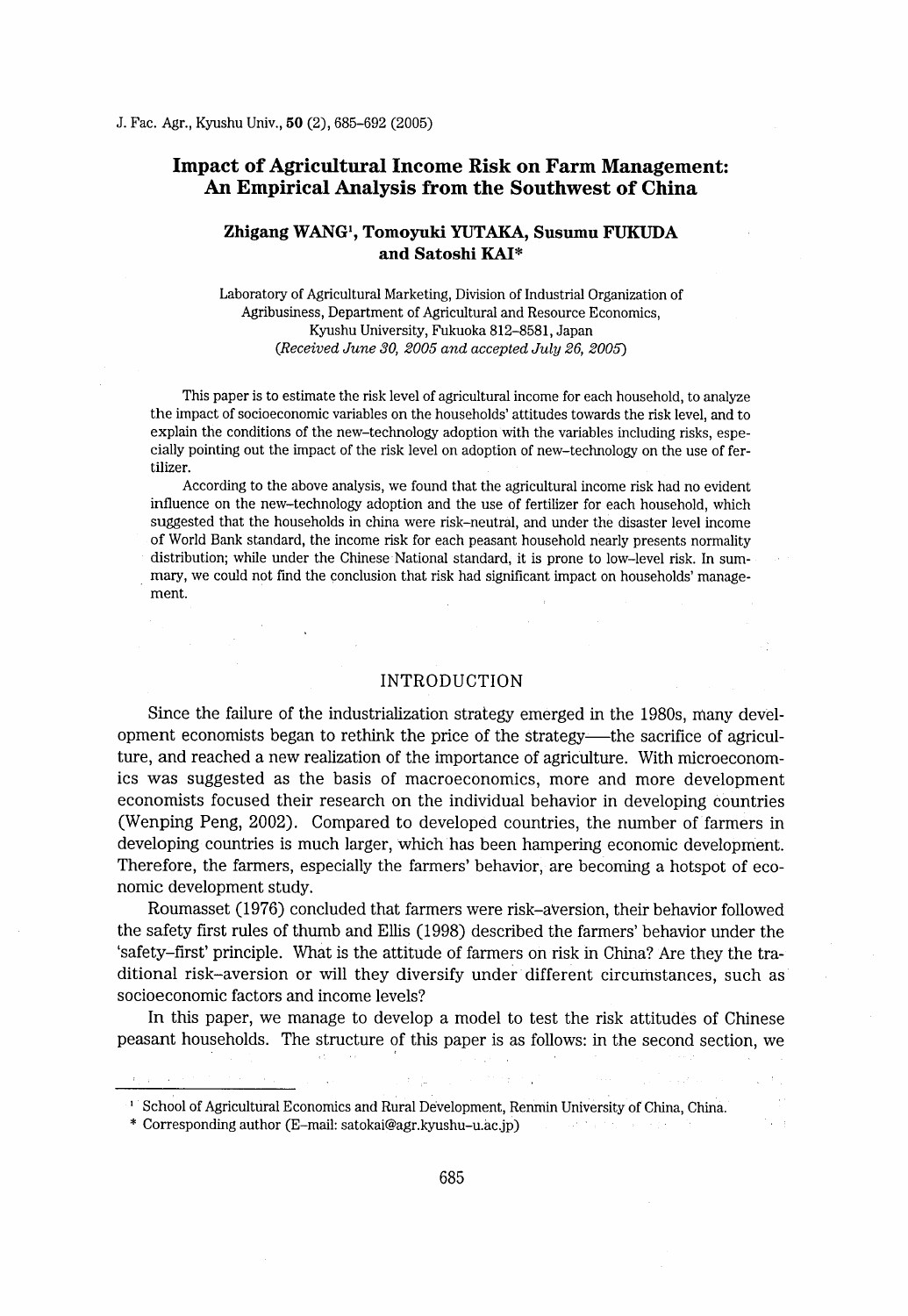#### 686 Z. WANG et al.

provide an overview of ,the peasants risk theory and propose a hypothesis; In the third section, we measure the peasant households' risk level based on the 'safety-first' principle; In the fourth section, we introduce demographic and socioeconomic factors affecting peasant households' risk attitudes and do a quantitative analysis of the risk decision-making mechanism; In the fifth section, we analyze how the factors (including the risk level) influence the peasant households' application of new-technology and use of inputs; In the final section, we point out the characteristics of peasant households' risk-taking as a result, above all we provide some suggestions.

# REVIEW OF THE PEASANT HOUSEHOLDS' RISK-TAKING THEORY AND HYPOTHESES

In his work *PEASANT ECONOMICS*, Ellis (1998) gave an economic definition of peasants , -Peasants are farm householders, with access to their means of livelihood in land, utilizing mainly family labor in farm production, always located in a larger economic system, but fundamentally characterized by bartial engagement in markets which tend to function with a high degree of imperfection. As a unit engaged in production and consumption, peasant household encounters various risks. Wenping Peng (2002) thought mainly four factors induced their risks: First, natural disaster, such as climate, plant diseases and insect pests; second, price fluctuation; third, the social relationship in rural areas of developing countries, such as the uneven distribution of land and capital; the final is the government's action and certain occasional incidences. Jiujie Ma et al.  $(2003)$ attributed the peasant households' risk to natural disaster, health problem, economic activities, society, destruction of resources and contamination of environment. Peasant households' abilities to deal with risks are fragile, which is essential for diffusion of new-technology in most developing countries.

Until now, there are mainJy two views about the peasant households' behavior. One is W. Schultz's 'rational small farmer' theory; the other is Ellis's 'safety-first' principle. In the safety-first principle, it assumes that the individual's objective is to minimize the probability of experiencing an income fall below some imtial level. The safety-first risk formula derived by Roy (1952) was used empirically by Shahabuddin et al. (1988), Parikh and Bernard (1988). Here we can minimize the probability that the income falls below a specified disaster level  $(d^*)$  as follows,

$$
MinP(\pi \leq d^*), \text{ or } MinF(d^*)
$$
 (1)

Where  $P$  refers to probability and  $F$  is the cumulative distribution function of the ith prospect. Operationally, the formula is expressed as:

Minimize 
$$
\left(\frac{d^* - \mu}{\sigma}\right)
$$
 (2)

Where  $\mu$  is the expected income,  $d^*$  is the disaster level income, and  $\sigma$  is the standard variance of household's income. The relative magnitudes of the variables  $d^*$  and  $\mu$  determine whether the farm family is forced to gamble  $(d^* > \mu)$ , or to adopt reducing the risk and increasing expected income  $(d^*<\mu)$ .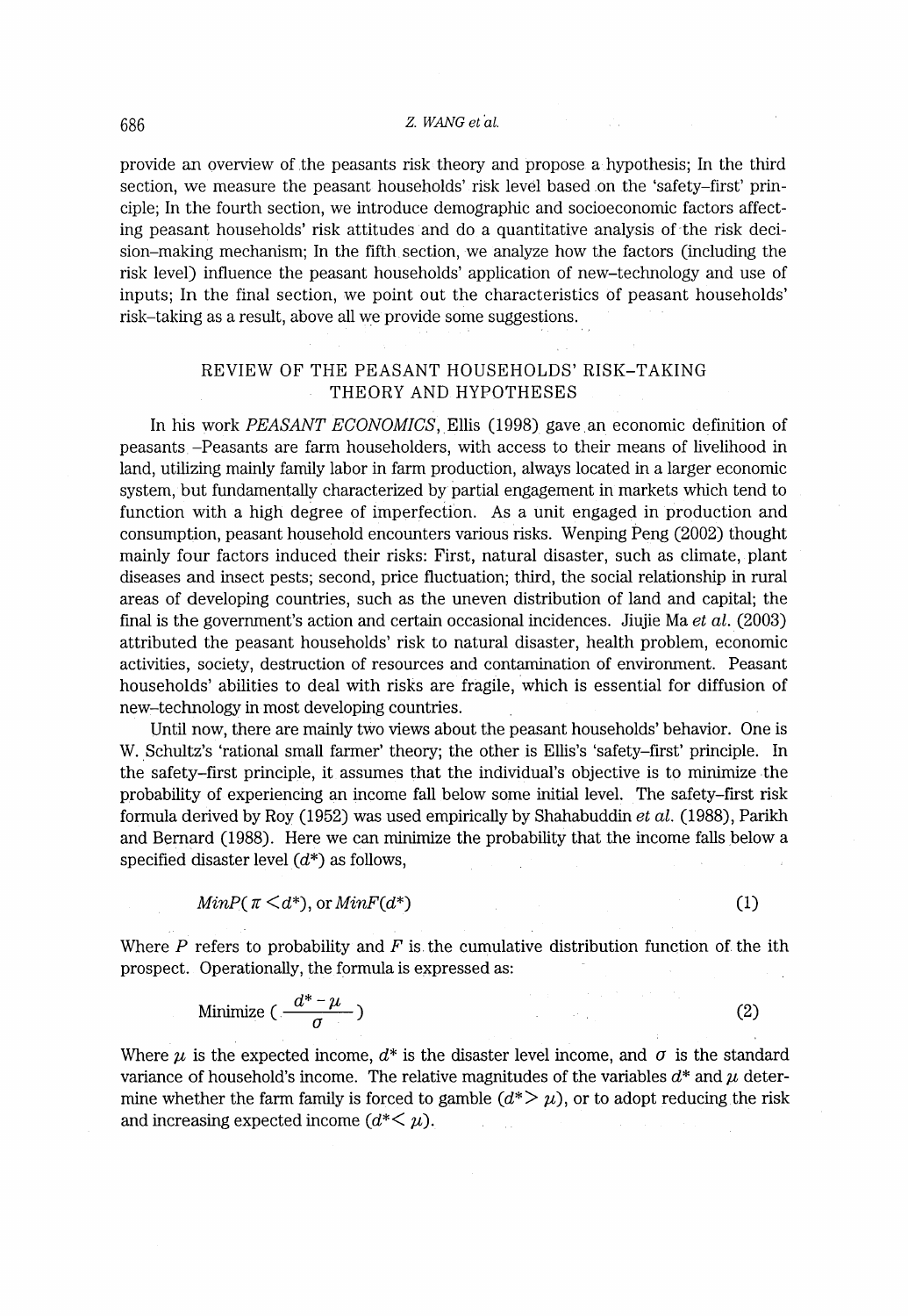## AGRICULTURAL INCOME RISK ON FARM MANAGEMENT 687

We get a hypothesis immediately from the safety-first principle.

 $H1$ : if the disaster level of income is higher than expected income, a peasant household may be forced to adopt new-technology or increasing inputs so that the gamble pays off and his realized income turns out to be higher than disaster-Ievel income; vice versa.

Pratt (1964) and Arrow (1970) hypothesized in the context of expected utility theory that absolute risk aversion may diminish the disaster level income. Risk-aversion may decline rapidly in the neighborhood of subsistence income. Once the peasant households' expected incomes are higher than the disaster level of income, risk-aversion sets in and the tendency to gamble with one's wealth or current income (when it is above disaster level) tends to diminish. This plausible hypothesis was tested by Parikh and Bernard (1988) with the Bangladesh data.

Is the hypothesis H1 rational in China? The impact of risk on decision makers in their choice of adoption of new-technology, fertilizer use will be analyzed empirically in the fol-Iowing paragraphs.

# COMPUTATION OF DISASTER LEVEL INCOME AND EXPECTED INCOME FOR EACH HOUSEHOLD

The data used in this paper were obtained from the local Statistics Agency of FenDu County, TongNan County and HeChuan County, belonging to the ChongQing municipality directly under the Central Government, the southwest of China. The sample covers FenDu and TongNan County, with ten villages for each county, and five villages in HeChuan County, wlth ten households in each village. In total, the sample number is 250, coming from 25 villages of three counties. The samples were selected at random.

The formula of computation for disaster income level for each household is based on Roumasset's (1976), Ashok Parikh and Andrew Bernard's (1988) principle:

#### $d = MCN + UD - LA/15 - OFI = MCC(FSZ - 0.5*(NWCH) + UD - LA/15 - OFI$  (3)

Where MCN are the Minimum consumption needs obtained from MCC (Minimum consumption calories) per person exchanged into Chinese Currency Unit (RMB), FSZ is family size and NWCH are numbers of children (family size treats all as adult) , UD is urgent debt, LA are livestock and business assets in value terms, and OFI is trade income and industrial income, namely non-agricultural income. Here we adopt two standards to compute the disaster level income. One is the Chinese national disaster level income standard (MCCC=625 RMB) and the other is the lowest level income standard of World Bank (MCCW=865 RMB). Under the two standards, formula (1) can be expressed separately as:

 $dc = MCCC*[FSZ - 0.5*(NWCH)] + UD - LA/15 - OFI$  (Chinese National standard) (4)  $dw=MCCW*[FSZ - 0.5*(NWCH)] + UD - LA/15 - OFI (World Bank standard)$  (5)

Based on Parikh and Bernard's (1988), the expected income for each household defined  $\mu_{ij}$  as: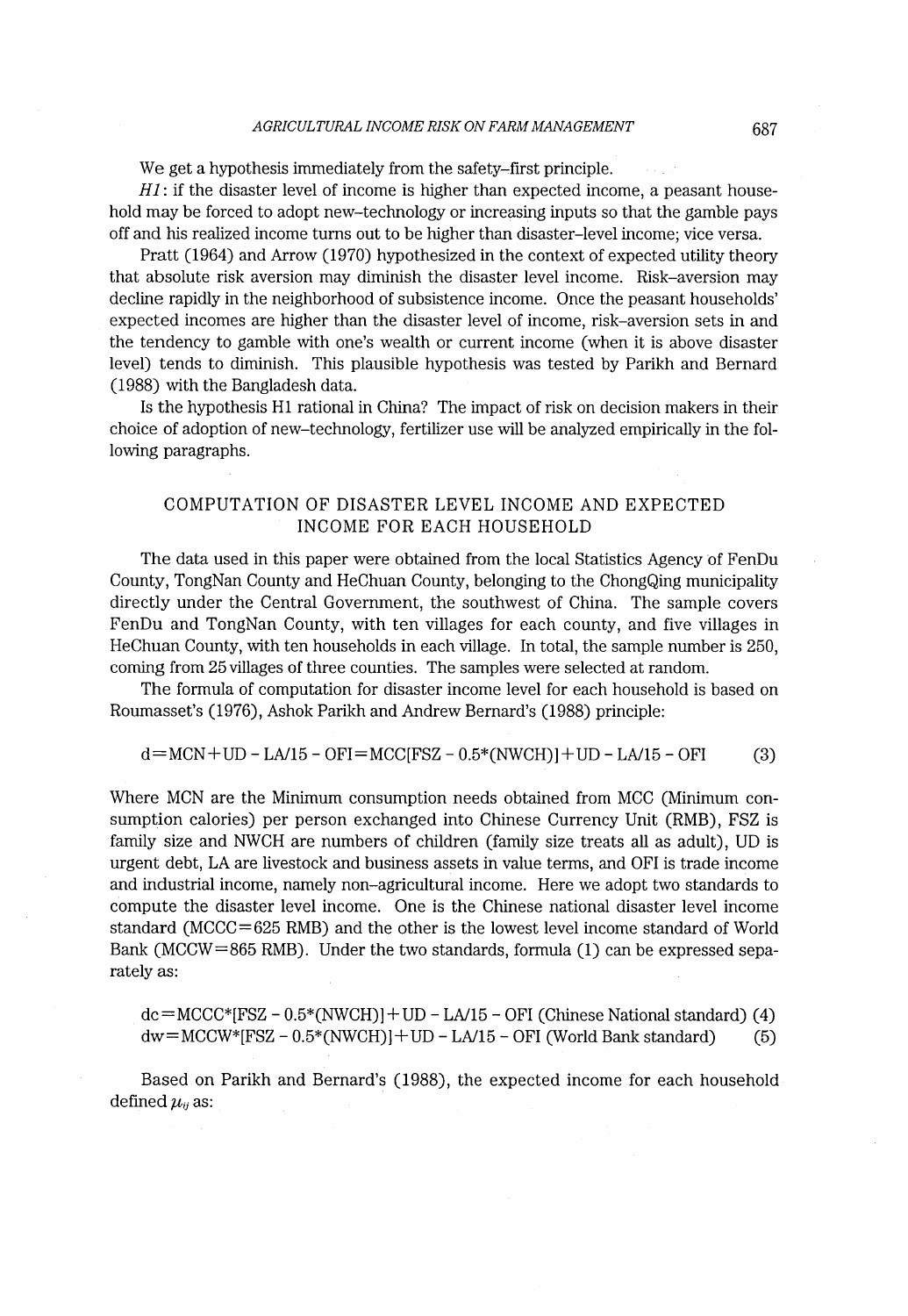|                      | $_{\rm RC}$ |           | RW      |       |
|----------------------|-------------|-----------|---------|-------|
|                      | $-30.04$    |           | $-3.88$ | 7     |
|                      | $-25.65$    | 0         | $-2.88$ | 9     |
|                      | $-21.26$    | 0         | $-1.87$ | 24    |
|                      | $-16.87$    | 2         | $-0.87$ | 78    |
|                      | $-12.48$    | 5         | 0.14    | 79    |
|                      | $-8.09$     | 37        | 1.14    | 37    |
|                      | $-3.70$     | 201       | 2.15    | 12    |
|                      | 0.68        | 4         | 3.15    | 4     |
| Sample count         |             | 250       |         | 250   |
| Total                |             | $-610.82$ |         | 50.35 |
| Mean                 | $-2.44$     |           | 0.20    |       |
| Minimize             | $-30.04$    |           | $-3.88$ |       |
| Maximize             |             | 5.07      |         | 4.16  |
| Variance             | 8.66        |           | 1.71    |       |
| Standard variance    | 2.94        |           | 1.31    |       |
| Variance coefficient |             | $-1.20$   |         | 6.49  |

Table 1. Frequency distribution of safety-first measure of risk-aversion

Resource: author.

# $\mu_{ii}$  = (VOWNZ + VRINZ) (1 + TOTDMG) - SEEDQC - IRRC - FERTC - BULLC - PESTC - WAGEC - PLASC (6)

We use value of output on owned (VOWNZ) and rented land (VRINZ) and adjust for crop damage to obtain the expected value of output. The variable TOTDMG is the weighted crop damage and this yields unexpected crop damage. From these, we excluded the cost of all purchased inputs, which are seed (SEEDQC), irritation (IRRC), fertilizer (FERTC), bullocks (BULLC), pesticides (PESTC), wages (WAGEC) and plastic (PLASC) .

We use the foresaid disaster level income  $\overline{d}_{ij}$  and expected income  $\mu_{ij}$  to compute the risk-taking or risk-averting level for each household. The results are shown in table 1. We can see, under the Chinese National standard, the risk level is relatively near the low level of risk and does not appear standard normality distribution; by contraries, under the World Bank standard, it is relatively even, and appears standard normality distribution,

i.e.  $R_{ij} = \frac{\overline{d}_{ij} - \mu_{ij}}{\sigma_i}$ ,  $i = 1, 2, \ldots, 25, j = 1, 2, \ldots, 250$  (7)

# IMPACT OF DEMOGRAPHIC AND SOCIOECONOMIC VARIABLES ON INCOME RISK FOR EACH HOUSEHOLD

We use socioeconomic variables to regress the risk attitude R. As the villages of plain, foothill and mountain are in three environmental zones; the incomes for households in different areas should have significant deviation, which can be tested with dummy variables.

The socioeconomic variables used are: Iabors engaged in agriculture, Iabors engaged in non-agriculture, agricultural capital, i.e. the fixed capital put into agriculture,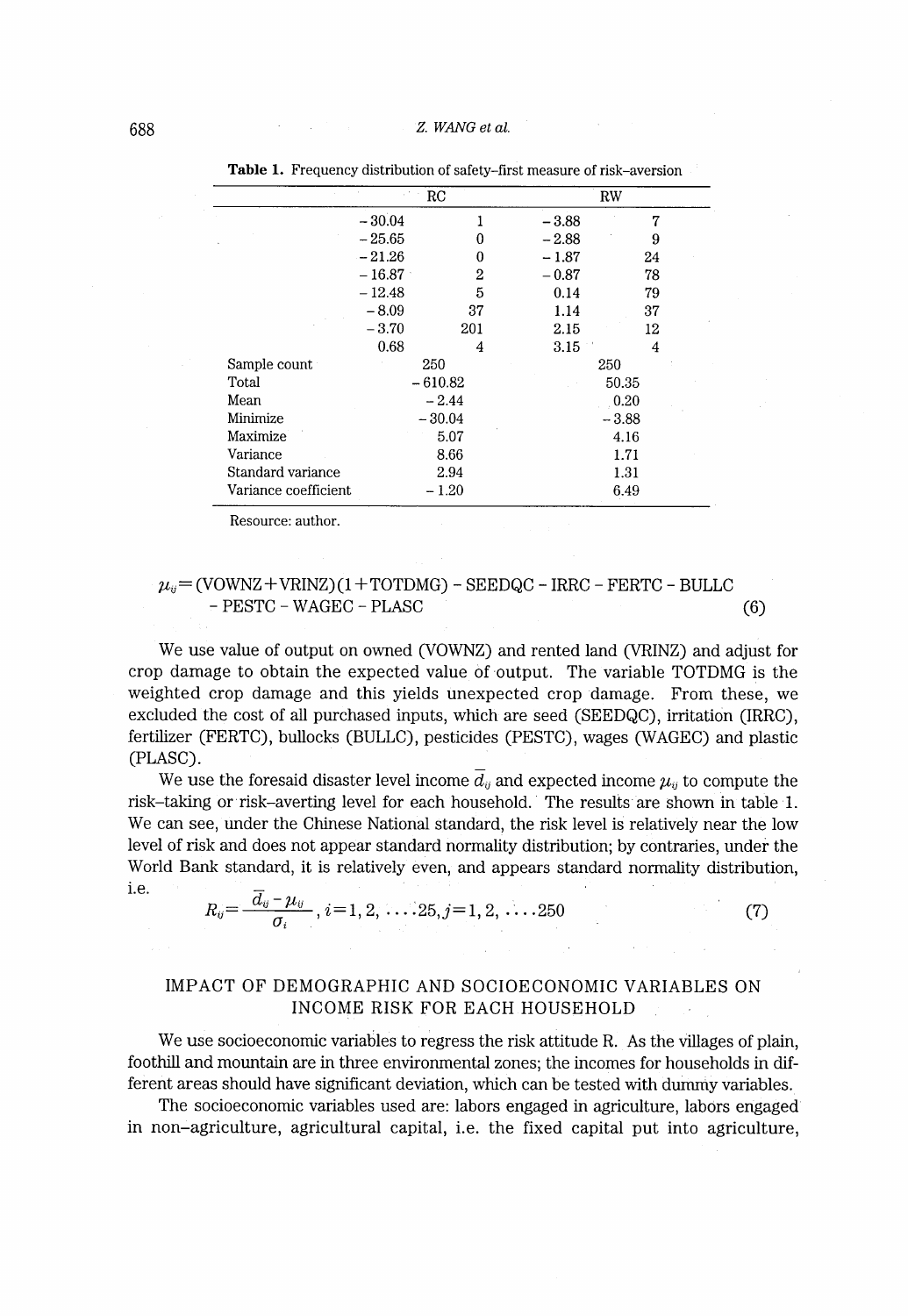non-agricultural capital, family size, the education or literature level of the household's head and the above-mentioned durnmy variables of the three environmental indicators. The risk-taking equation will have the following form:

$$
R_{ij} = constant + b_1EDNF_{ij} + b_2FSZ_{ij} + b_3AGCP_{ij} + b_4NAGCP_{ij} + b_5NAGIN_{ij} + b_6AREA_{ij} + \varepsilon_{ij}
$$

(8)

Where  $R_{ij}$  is the risk level of the jth household of the ith village. EDNF<sub>ij</sub> is the cumulative of the educated years of the family members.  $FSZ_{ij}$  is the family size.  $AGCP_{ij}$  is the capital put into agriculture,  $NAGCP_{ij}$  is the capital put into non-agricultural sector,  $NAGIN_{ij}$  is the non-agricultural income  $AREA_{ij}$  are the area for agriculture. With expected signs  $b_1$  uncertain,  $b_2 > 0$ ,  $b_3 < 0$ ,  $b_4$  uncertain,  $b_5 < 0$ ,  $b_6 < 0$ .

The estimate of the equation is presented in table 2. Under the disaster level income of Chinese National standard, the significant variables influencing RC are non-agricultural investment, non-agricultural income and area. All of them have a significantly negative correlation wlth the risk level for each household. While under the World Bank standard the variables significantly influencing RW are non-agricultural investment, family size and agricultural investment. When the non-agricultural investment and agricultural investment is larger, the agriculture income risk for each household is smaller; the family size larger, the risk larger. In a word, with different disaster level income, the impact of variables on risk level for each household varies. In both cases, the higher the disaster income level, the greater impact the agricultural investment and family size have on risk level for each household.

We found in table 2 that increasing the non-agricultural investment and non-agricultural income could improve households' risk-aversion ability. Furthermore, we found also in the table that the family planning program in order to control the family size could diminish the households' income risk.

| Variables             | RC Equation | RC Equation | RW Equation | <b>RW</b> Equation |
|-----------------------|-------------|-------------|-------------|--------------------|
|                       | Coefficient | t Value     | Coefficient | t Value            |
| <b>EDNF</b>           | $-0.0359$   | 1.5997      | 0.0108      | 1.1738             |
| FSZ                   | 0.2850      | 1.6353      | 0.3442      | 4.8240             |
| AGCP                  | 0.0001      | 1.2369      | $-0.0001$   | 2.5632             |
| <b>NAGCP</b>          | $-0.0021$   | 9.7336      | $-0.0002$   | 1.8223             |
| <b>NAGIN</b>          | $-0.0001$   | 3.8497      | $-0.0001$   | 10.7178            |
| AREA                  | $-0.2734$   | 2.6618      | 0.0094      | 0.2237             |
| Constant              | $-1.1027$   | 2.0782      | $-0.4003$   | 1.8427             |
| $_{\rm RR}$           | 0.3326      |             |             | 0.4322             |
| Revised RR            | 0.3162      |             |             | 0.4182             |
| R                     | 0.5767      |             |             | 0.6574             |
| Revised R             | 0.5623      |             |             | 0.6467             |
| DW Value              | 1.2098      |             |             | 1.1749             |
| <b>AIC Statistics</b> | 1162.1888   |             |             | 715.7381           |

Table 2. Estimation of income risk

Resource: author.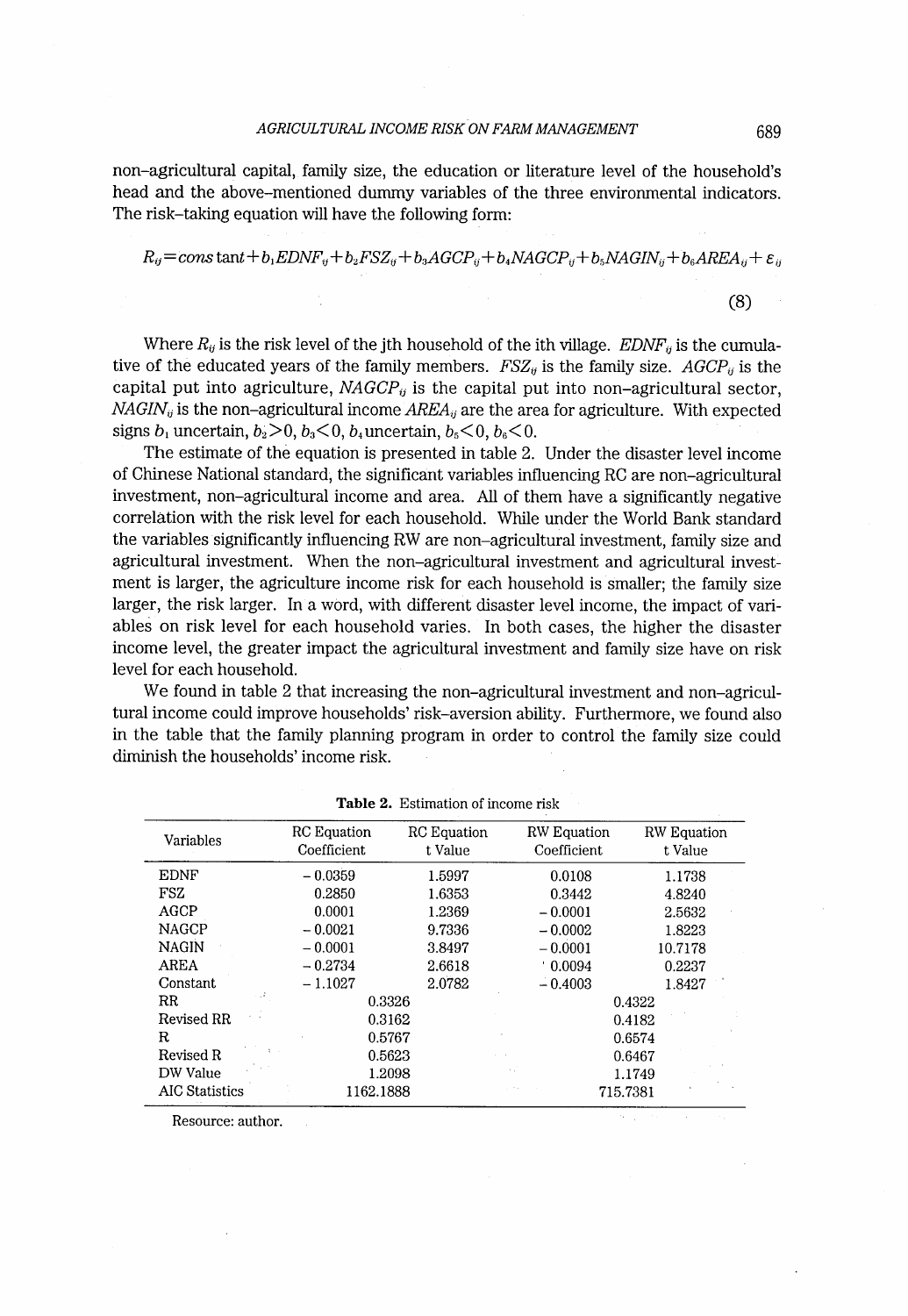#### MODEL INTEGRATlNG RISK IN NEW-TECHNOLOGY ADOPTION AND INPUT DECISIONS

Peasants living in the rural areas of poor countries have to deal with not only the severe poverty but also the wide fluctuations of income. Thus, even when the mean income is above the disaster level income, its fluctuations can still throw enough threat on peasants' Iiving and have great influence on the new-technology adoption. (Parikh and Bernard, 1988).

In this section, we run regression to reflect the significant role in new-technology adoption decisions using the R defined as independent variable and other variables: credit and expected output. We regress the use of fertilizer with R, variables of new-technology adoption decision and other related characteristics: family size and area. There we indicate the condition of new-technology adoption with the sum of area:  $(1)$  area covered with plastic; (2) area of machine-ploughed; (3) area of manual transplant; (4) area of machine planting. Input is the use of fertilizer. The results of the regression are presented in table 3 and table 4.

Table 3 shows that the variables - education of the family member, expected income, Iandform, all have significantly positive correlation with the new-technology adoption. While both RC and RW have no significant influence on new-technology adoption, i.e. new-technology adoption has no evident connection with the income risk for each household, which testifies that the peasant households are risk-neutral and confirms the H1. Furthermore, from table 4, we can infer that in equations FQA-RC and FQA-RW, the income risks have no evident influence on the use of fertilizer. That is a

|                | PLAS-RC    | PLAS-RW  | PLAS-RW     | PLAS–RW  |  |
|----------------|------------|----------|-------------|----------|--|
| Variables      | Equation   | Equation | Equation    | Equation |  |
|                | Coefficien | t Value  | Coefficient | t Value  |  |
| UD             | 0.0001     | 1.9332   | 0.0001      | 2.2955   |  |
| <b>EDNF</b>    | 0.0167     | 2.4362   | 0.0193      | 2.7261   |  |
| AGCP           | 0.0000     | 0.2811   | 0.0000      | 0.0010   |  |
| $\mu$          | 0.0002     | 3.5321   | 0.0001      | 3.1222   |  |
| RC             | 0.0043     | 0.2253   |             |          |  |
| RW             |            |          | $-0.0688$   | 1.3993   |  |
| <b>REGN</b>    | 0.7385     | 3.3207   | 0.7382      | 3.3575   |  |
| <b>CRGNDMF</b> | 1.0083     | 5.7527   | 1.0528      | 5.9454   |  |
| <b>DRGNDMT</b> | 0.2964     | 1.9525   | 0.3289      | 2.1511   |  |
| Constant       | $-1.3176$  | 4.2808   | $-1.3342$   | 4.3613   |  |
| RR             | 0.1815     |          | 0.1880      |          |  |
| Revised RR     | 0.1544     |          | 0.1610      |          |  |
| R              | 0.4261     |          | 0.4335      |          |  |
| Revised R      | 0.3929     |          | 0.4012      |          |  |
| DW Value       | 1.2335     |          | 1.2554      |          |  |
| AIC Statistics | 643.4650   |          | 641.4947    |          |  |

Table 3. the impact of income risk on new-technology adoption

Resource: author.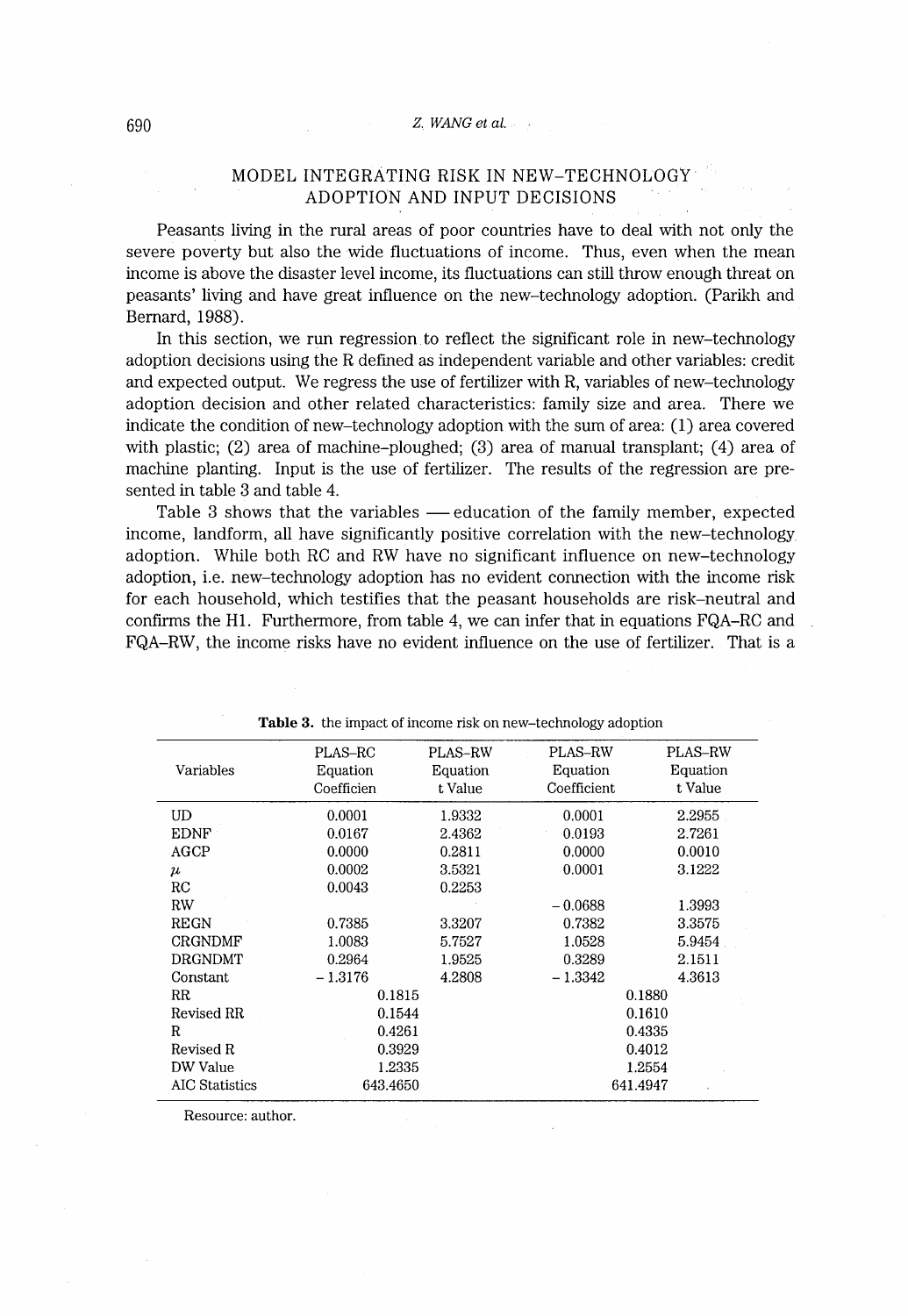| FQA-RC      | FQA-RC   | FQA-RW      | FQA-RW    |  |
|-------------|----------|-------------|-----------|--|
| Equation    | Equation | Equation    | Equation  |  |
| Coefficient | t Value  | Coefficient | t Value   |  |
| $-0.0571$   | 2.9533   | $-0.0592$   | 2.9579    |  |
| 3.4122      | 0.4383   |             |           |  |
|             |          | $-8.2171$   | $-0.4195$ |  |
| 40.6312     | 1.5060   | 43.4101     | 1.5636    |  |
| 43.3951     | 2.6715   | 43.6549     | 2.6730    |  |
| 70.6844     | 2.5867   | 70.1827     | 2.5600    |  |
| 363.5387    | 3.9066   | 356.5509    | 3.8313    |  |
| 502.8734    | 6.2859   | 509.9281    | 6.3326    |  |
| 134.0494    | 1.9126   | 139.5056    | 1.9850    |  |
| $-278.8885$ | 2.1916   | $-283.8930$ | 2.2400    |  |
| 0.4089      |          | 0.4089      |           |  |
| 0.3892      |          | 0.3892      |           |  |
| 0.6395      |          | 0.6395      |           |  |
| 0.6239      |          | 0.6239      |           |  |
| 1.3430      |          | 1.3437      |           |  |
| 3641.1647   |          | 3641.1814   |           |  |
|             |          |             |           |  |

Table 4. the impact of income risk on the use of fertilizer

Resource: author.

perfect evidence for peasant households' risk-neutral attitudes for agricultural income. However, expected income, area, new-technology area and dumrny variables of landform are significantly correlated with the use of fertilizer.

#### SUMMARY AND CONCLUSIONS

In this paper, the process of cause and effect is: socioeconomic variables -- risk level —area size of new-technology adoption —input of factors. The former brings forth the later. In the paper, we estimated the risk level of income for each household; we analyzed the impact of socioeconomic variables on the households' attitudes towards risk; then we explained the conditions of the new-technology adoption with the variables including risks. At last, we analyze the impact of risk and adoption of new-technology on the use of fertilizer.

Based on the above analysis, we found that the income risk had no evident influence on the new-technology adoption and the use of fertilizer for each household, which suggested that the households in china were risk-neutral, and under the disaster level income of World Bank standard, the income risk for each peasant household nearly presents normality distribution; while under the Chinese National standard, it was prone to low-level risk. In summary, we could not find the conclusion that risk had significant impact on households' management.

#### REFERENCES

Ashok Parikh and Andrew Bernard 1988 Impact of Risk on HYV Adoption in Bangladesh. Agricultural Economics, 2: 167-178